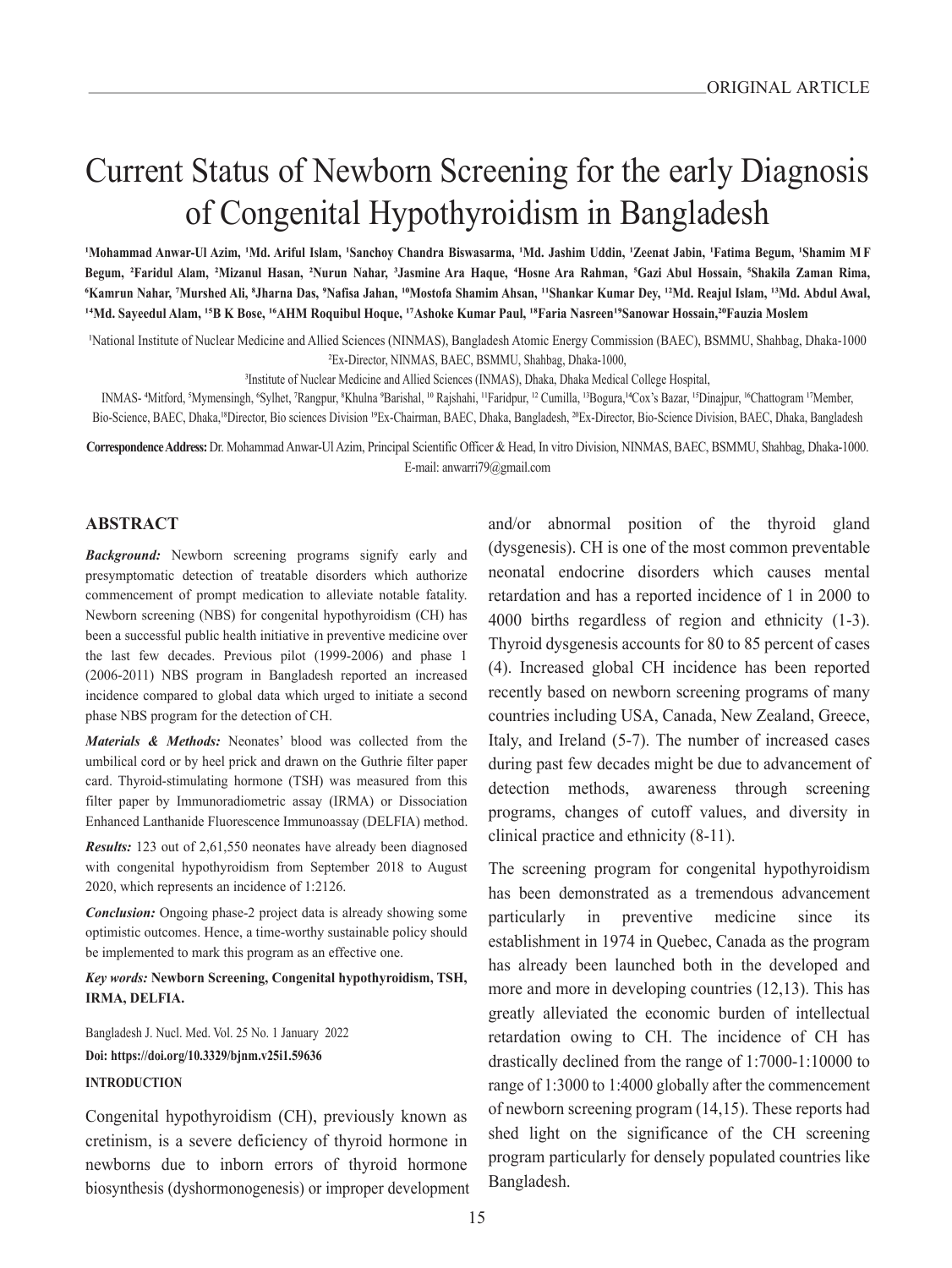A phenomenal advancement in the field of molecular technology and research has been observed during last few decades, however, molecular landscape for CH is still poorly convinced. Thyroid dyshormonogenesis (TDH) which accounts for 10 to 20% cases of CH has significant associations with several mutations of TPO (thyroid peroxidase), Tg (thyroglobulin), IYD (iodotyrosine deiodinase, DEHAL1), NIS (sodium iodide symporter, SLC5A5), PDS (Pendrin or SLC26A4), DUOX2, and DUOXA2 (dual oxidase) genes (16,17).

In case of thyroid dysgenesis, low frequency of mutation has been observed. Therefore, a selective category of patients either with a presumptive clinical manifestation or with a familial incidence of thyroid dysgenesis are suggested to have their genetic analysis on FOXE1, NKX2-1 and NKX2-5 gene mutations or PAX8 and TSHR gene mutations accordingly (18).

The newborn screening movement for CH was introduced in Bangladesh in 1999 by Bangladesh Atomic Energy Commission (BAEC) and as a regional project of the International Atomic Energy Agency (IAEA). During this study period of 1999 to 2006, a total of 31,802 newborns were screened where 16 babies were confirmed as CH positive with an incidence rate of 1:1987. Later, an ADP project was executed by BAEC from July 2006 to December 2011 and approximately 2,20,000 newborns were screened and 96 babies were diagnosed as positive cases of CH. Since the incidence of CH was found higher (1:2300) in comparison to global incidence (1:4000), BAEC had launched a new ADP project "Screening of Congenital Hypothyroidism in newborn Babies (Phase-2)" for the period of September 2018 to June 2022. The objectives of the project are to decrease child mortality rate by screening newborns at a very early age and provide treatment accordingly to achieve better demographic data of CH for Bangladesh.

## **MATERIALS AND METHODS**

#### *Study Subjects*

A hospital-based case study of CH was performed consisting of 2,61,550 neonates. Blood samples were collected from 669 hospitals and clinics covering a total of 51 districts of Bangladesh. All participants' parents were elucidated about the objective of the study and a structured questionnaire including the information of birth date, gender, name of the neonate, name of the mother, contact address, gestational period, weight of the neonate, sample collection date, sample collection location, phlebotomist's name and contact information were filled up on the specific filter paper card (Guthrie card).

#### *Sample Collection*

Umbilical cord blood is collected immediately after birth or heel pricked blood is collected between two to five days after birth to avoid false positive results as physiological surge of TSH occurs during the first 48 hours after delivery (19,20). Blood was collected dropwise as dried blood spot on special filter paper. The blood drop should be ample to spread over the designed area, penetrating the filter paper from one side to another. The blood spots were dried at room temperature in a horizontal position for 2 to 6 hours. During the drying process, the spots should not be subjected to heat or direct light, and neither be stacked nor be touched with other surfaces (21). DBS should not be packaged in air-tight containers for long term storage as air exchange facility enables to maintain the ambient temperature (25°C) and moisture (<50%) (22). Collected filter papers from the entire are being received at a regular basis at in-vitro laboratory of National Institute of Nuclear Medicine and Allied Sciences (NINMAS) and stored at 2-8°C away from direct light and moisture.

## *Analytical Techniques*

Thyroid Stimulating Hormone (TSH) was measured from dried blood spot samples by IRMA or DELFIA method immediately after collection.

- **IRMA:** Immuno-radiometric assay is a non-competitive assay detecting antigen (unknown or standard) by excess labeled antibody  $(^{125}I$  labeled antibody).
- **DELFIA:** Dissociation Enhanced Lanthanide Fluorescence Immunoassay is a fast fluorescence intensity detection technology in which lanthanide chelate labeled reagents like Europium, Samarium, and Terbium are used to identify the presence of a particular targeted compound or biomolecule.

AutoDELFIA neonatal hTSH kit (Perkin Elmer) was used for analysis purpose along with AutoDELFIA Plate processor 1235 automatic immunoassay system, specimen gate software, and Panthera Puncher.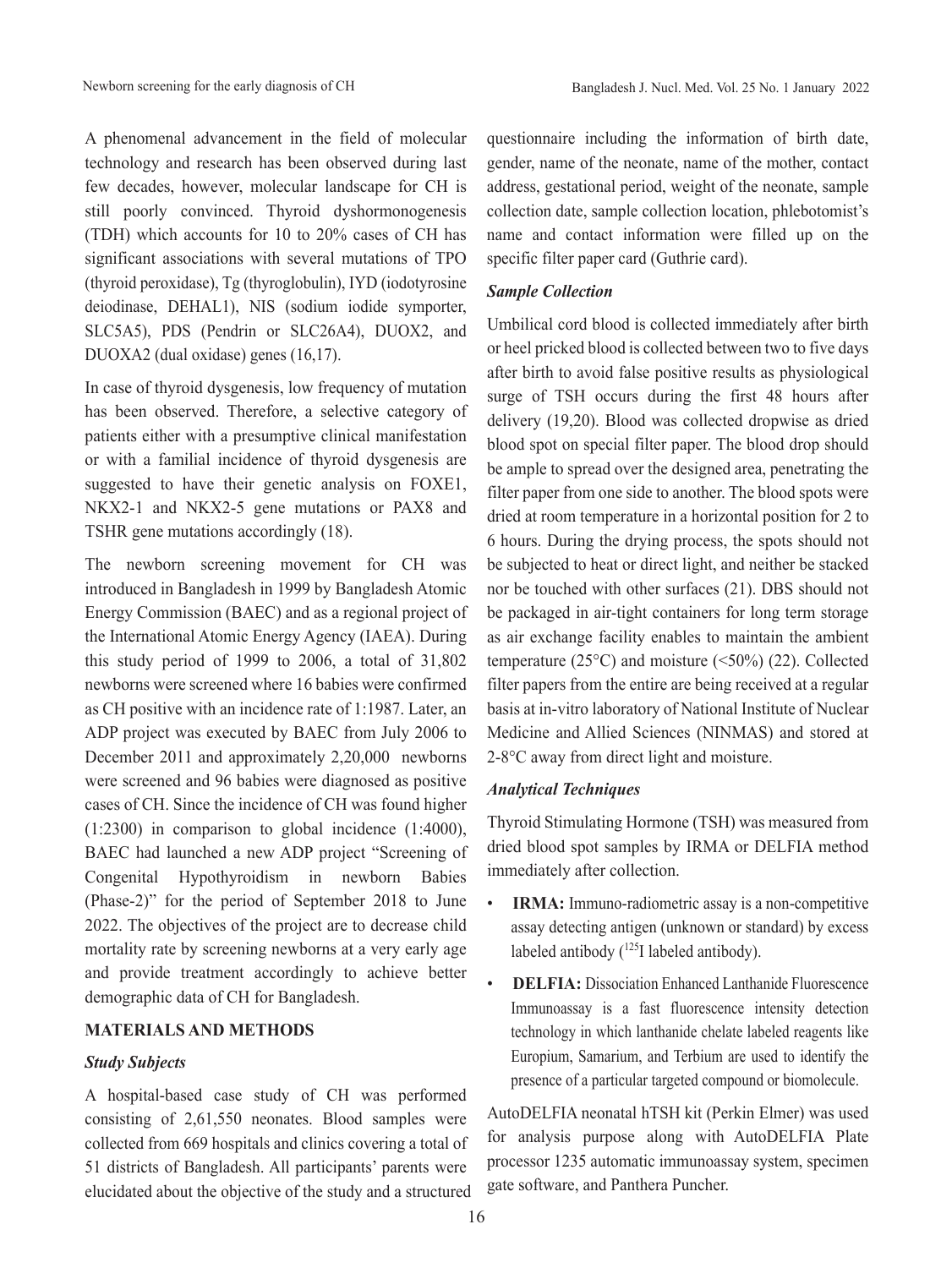During TSH measurement, a cut-off value of 20mIU/L was considered for primarily detected positive CH following the guideline of UK Newborn Screening Programme Centre (UKNSPC) (23). Babies having TSH value higher than the cut-off are contacted immediately and their serum TSH and T4 (Thyroxine) are re-analyzed for confirmation of true positive cases. The confirmed cases are then treated with levothyroxine (10-12 µg/kg/day) and followed up at monthly interval to monitor the neuro-developmental outcome along with blood TSH level (24,25).

# *Data Analysis*

The odds ratios (ORs), as a measure of relative risk, at 95% confidence intervals (95% CI) were calculated using logistic regression models to assess the relative association between gender and gestation period. TSH values were expressed as mean  $\pm$  SEM (Standard Error of Mean). Fisher's exact test, and t-test were performed using Graphpad Prism version-8. A p-value of less than 0.05 was considered as a level of significance.

# **RESULT**

Previous pilot (1999-2006) and phase 1 (2006-2011) studies reported an increased incidence rate compared to global data (26), which urged to initiate a phase 2 study. 123 out of 2,61,550 neonates have been already diagnosed with congenital hypothyroidism from September 2018 to August 2020. Therefore, the initial incidence rate of this ongoing phase 2 study is 1:2115 which resembles the previous study data.

| <b>Time Period</b>              | No. of newborn<br>screened | No. of high TSH<br>detected | No. of confirmed<br>cases | Incidence rate |
|---------------------------------|----------------------------|-----------------------------|---------------------------|----------------|
| 1999-2006                       | 31,802                     | 438                         | 16                        | 1:1987         |
| 2006-2011                       | 2,20,000                   | $\sim$                      | 96                        | 1:2300         |
| September 2018 -<br>August 2020 | 2,61,550                   | $\sim$                      | 123                       | 1:2126         |

**Table 1: Statistics of Newborn Screening Program in Bangladesh**

Among the 64 districts, 51 have already been covered. Dhaka, Faridpur, Mymensingh, Gazipur, and Tangail rank topmost sample collected regions and the percentages are 20.83%, 4.58%, 4.51%, 4.16%, and 4.14% respectively.



**Figure 1: District wise frequency of analyzed samples**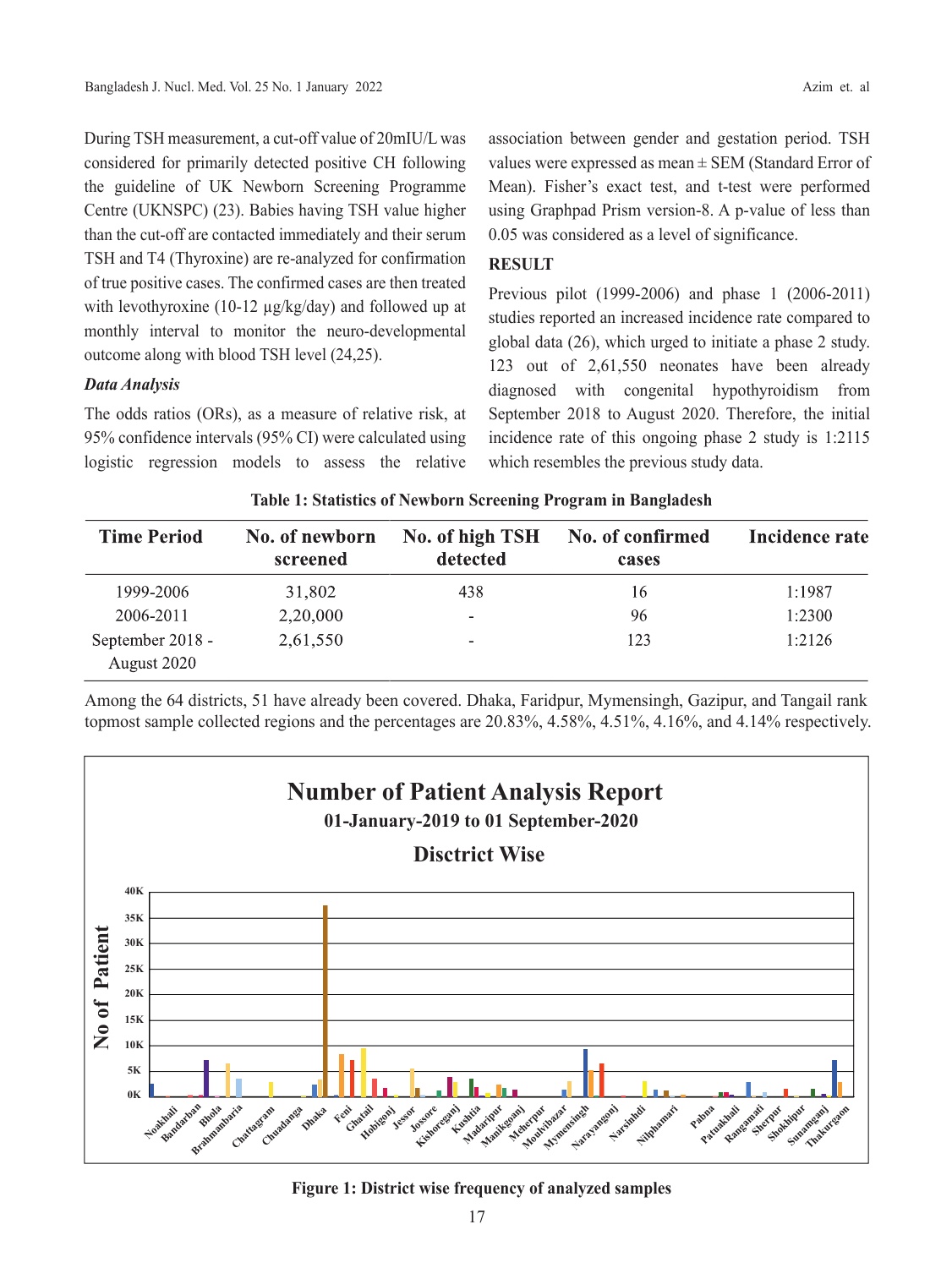

**Figure 2: Division wise frequency of positive sample (Ongoing Phase 2 project study)**

| <b>Division</b><br><b>Name</b> | <b>Sample Analyzed</b><br>$(n=2,61,550)$ | <b>High TSH</b><br>Sample $(n=123)$ | <b>Incidence Rate</b> |
|--------------------------------|------------------------------------------|-------------------------------------|-----------------------|
|                                | $n(^{0}/_{0})$                           | $n(^{0}/_{0})$                      |                       |
| <b>Dhaka</b>                   | 1,28,150(49.0)                           | 64(52.03)                           | 1:2,002.34            |
| Rangpur                        | 26,576(10.16)                            | 10(8.13)                            | 1:2,657.6             |
| Rajshahi                       | 25,226(9.64)                             | 7(5.69)                             | 1:3,603.71            |
| Chattogram                     | 24,807(9.48)                             | 8(6.5)                              | 1:3,100.86            |
| Khulna                         | 19,370(7.41)                             | 10(8.13)                            | 1:1,937.0             |
| <b>Barisal</b>                 | 14,771(5.65)                             | 6(4.88)                             | 1:2,461.83            |
| Mymensingh                     | 14,400(5.51)                             | 10(8.13)                            | 1:1,440.0             |
| Sylhet                         | 8,250(3.15)                              | 8(6.5)                              | 1:1,031.25            |

**Table 2: Division wise frequency of analyzed sample and incidence rate of positive CH**

Among the screened positive neonates, 64 are from the Dhaka division which covers almost 52% of total positive cases. Again, 24% positive cases are covered by Mymensingh, Khulna, and Rangpur division. Furthermore, the Barisal division has the least number of positive cases.

As showed in table 2, Sylhet followed by Mymensingh, Khulna and Dhaka rank the topmost division having the highest incidence rate of CH although the number of samples collected is not uniform.

# *Correlation between TSH level with gender, gestation period and body weight*

Figure 3 represents the correlation between TSH level and gender of the positive cases. TSH level in male and female positive cases was 66.92±9.07 mIU/L and 66.68±17.74 mIU/L respectively. As shown in figure 2, no significant difference was found between the TSH levels of positive males and females.





**Figure 3: Correlation between TSH level with gender Figure 4: Correlation between TSH level with gestation period**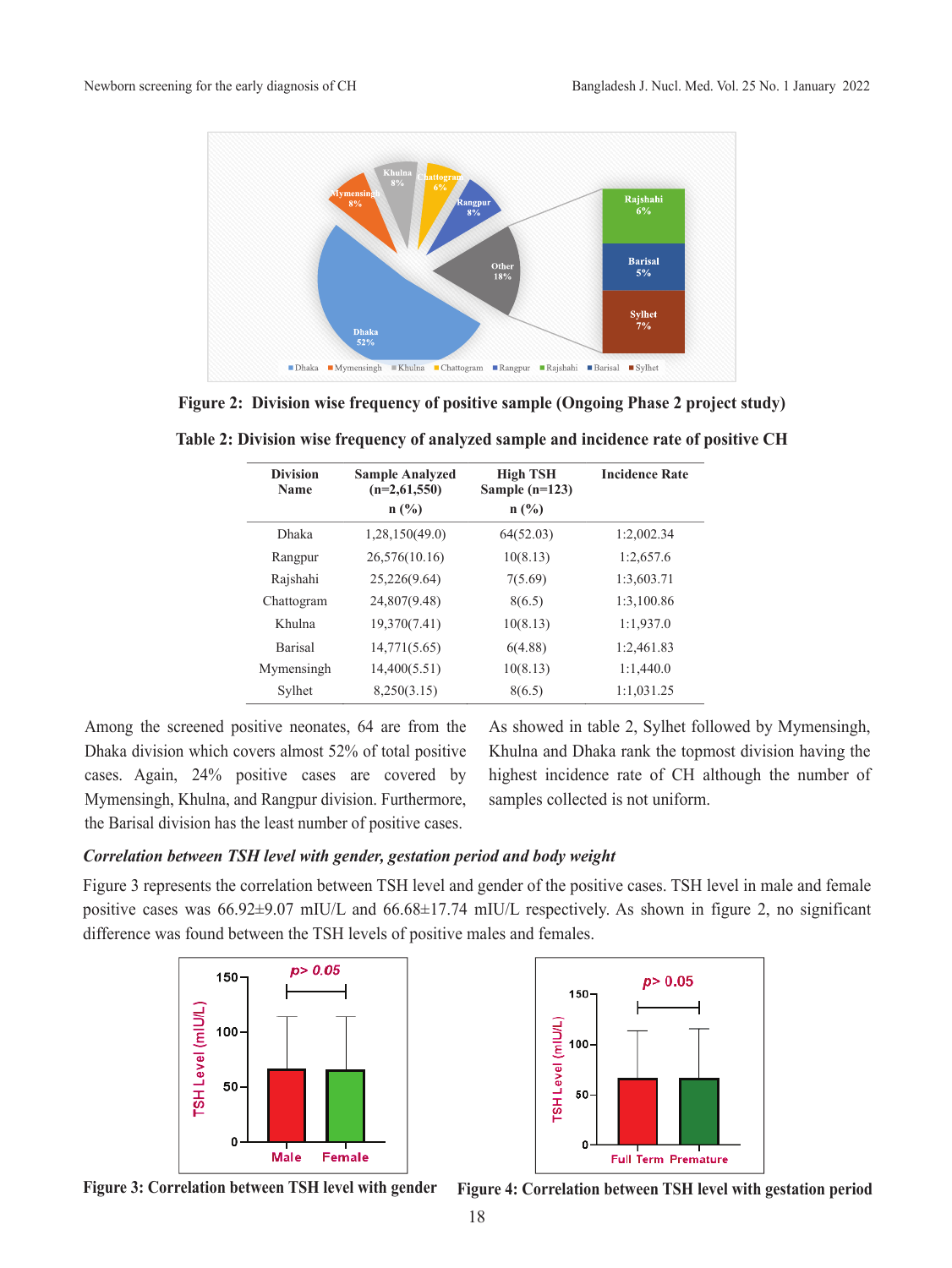As presented in figure 4, TSH levels in full term and premature positive cases was 66.92±4.765 mIU/Land 67.01±14.13 mIU/L respectively which showed non-significant correlation between TSH level and gestation period. As shown in Table 3, number of male premature CH babies are insignificantly higher than female full-term CH babies. On the other hand, number of premature newborn babies are significantly higher in CH positive cases compared to full term normal newborns shown in Table 4.

| Gender | <b>Full Term</b><br>$n\binom{0}{0}$ | <b>Premature</b><br>$n\binom{0}{0}$ | OR (95% CI)            | <i>p</i> value           |
|--------|-------------------------------------|-------------------------------------|------------------------|--------------------------|
| Female | 65(59.09)                           | 7(53.85)                            | 1 (Ref.)               | $\overline{\phantom{a}}$ |
| Male   | 45(40.91)                           | 6(46.15)                            | $1.238(0.3901 - 3.93)$ | 0.7711                   |

**Table 3: Gender wise frequency of positive sample in accordance with gestation period (Ongoing Phase 2 project study)**

*\* Results are expressed as number (percentage). Fisher's test was performed to calculate the statistical significance. p<0.05 was taken as level of significance.*

| <b>Gestation</b><br>Period | <b>Normal Neonate</b><br>$(n=200)$<br>$n(^{0}/_{0})$ | <b>CH</b> Neonate<br>$(n=200)$<br>$n$ (%) | <b>OR (95% CI)</b>   | <i>p</i> value |
|----------------------------|------------------------------------------------------|-------------------------------------------|----------------------|----------------|
| Full Term                  | 2,57,882(98.61)                                      | 110(89.43)                                | $1$ (Ref.)           |                |
| Premature                  | 3,645(1.39)                                          | 13(10.57)                                 | $8.361(4.701-14.87)$ | < 0.0001       |

# **Table 4: Frequency distribution of CH neonates according to gestation period**

*\* Results are expressed as number (percentage). Chi-square test was performed to calculate the statistical significance. p<0.05 was taken as level of significance.* 

The correlation between TSH level and body weight of the positive cases has been shown in figure 5. Pearson correlation coefficient between TSH level and body weight was r=-0.284 indicating low degree of positive correlation which was statistically significant ( $p= 0.0025$ ).



**Figure 5: Correlation between TSH level with body weight**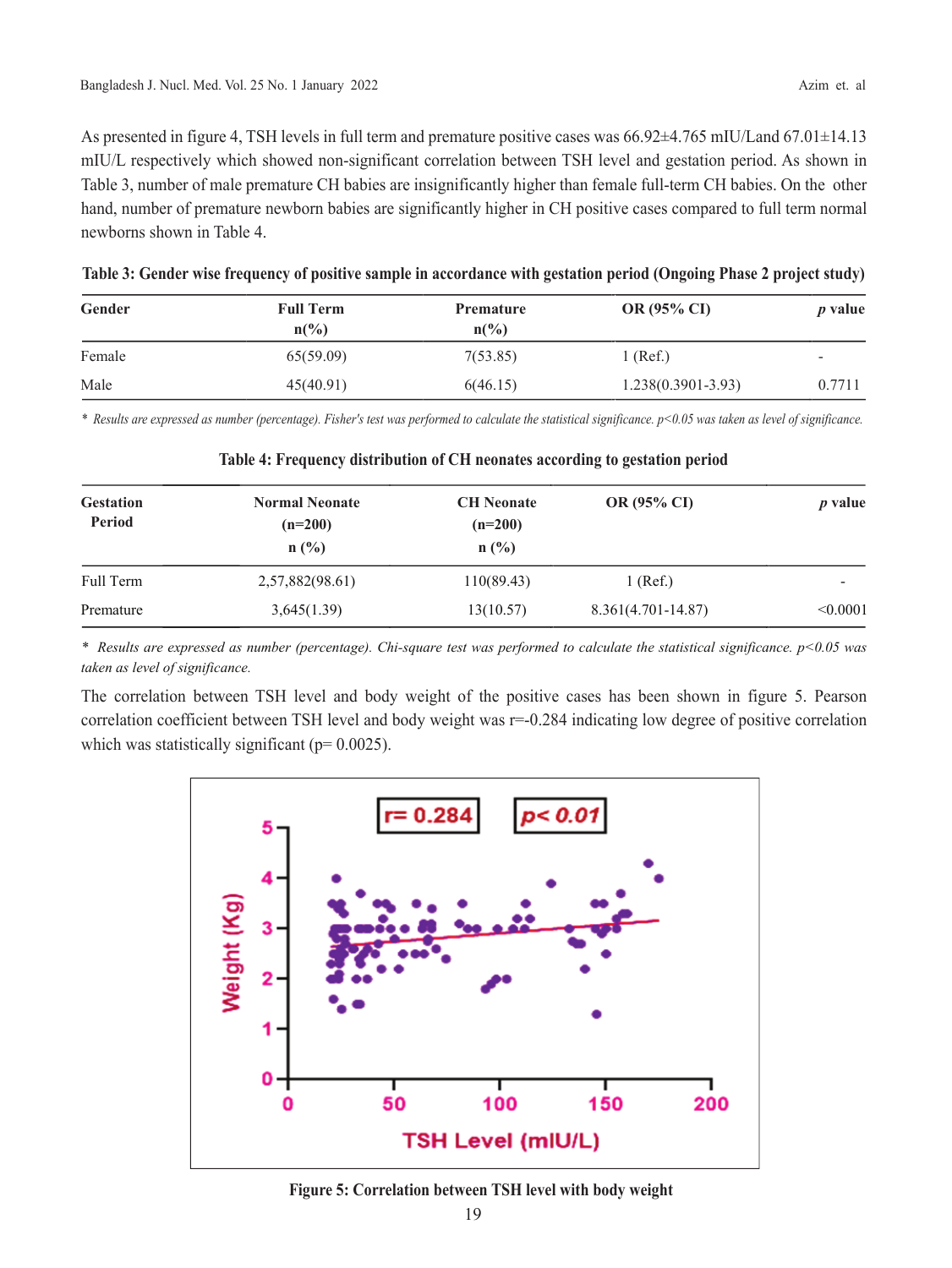Among the diagnosed positive cases, 52.85% cases had the TSH level between 20 to 50mIU/L with a mean± SEM of 30.03 ± 1.009 mIU/L whereas 21.14% and 26.01% cases had the TSH level between 50 to 100 mIU/L and greater than 100 mIU/L accordingly (Table 5).

| TSH level (mIU/L) | No. of cases | Percentage $(\% )$ | $Mean \pm SEM(mIU/L)$ |
|-------------------|--------------|--------------------|-----------------------|
| $>20-50$          | 65           | 52.85              | $30.03 \pm 1.009$     |
| $>50-100$         | 26           | 21.14              | $72.39 \pm 2.946$     |
| >100              | 32           | 26.01              | $141.1 \pm 3.819$     |

**Table 5: Frequency distribution of TSH level among the diagnosed positive CH newborns (Phase 2 project study)**

*Values are presented as Mean ±SEM (Standard Error of Mean)*

## **DISCUSSION**

A phenomenal achievement has been obtained in public health by the newborn screening programs through the diagnosis of congenital disorders worldwide, particularly for CH. Ongoing project data compiled from September 2018 to August 2020 already showed optimistic outcomes, though we are in the pipeline of collecting more samples and analyze next few months.

Due to some impediments like high mobility, insensibility, false addresses, cultural beliefs and taboos, umbilical cord blood was our source of sampling for TSH measurement which was supposed to be a good screening approach by Walfish and Fuse et al., although Majeed-Saidan et al. opposed (27-29). Still, we are endeavoring on heel prick sampling because of its higher sensitivity and response rate to recall rate.

2,61,550 umbilical DBS were already tested which covers almost 80% districts of Bangladesh. Dhaka division had the greatest number of screened positive CH neonates as well as the greatest collection of DBS. The incidence rate (1:1,031.25) was found surprisingly high in Sylhet division located at the northeastern side of Bangladesh (Table 2). Since the number of samples collected from this region was the lowest among the divisions, special attention needs to be paid to the collection of more samples to be more confident in our study data.

Among the 123 positive CH neonates, the number of females is almost 1.5 times higher than males with a percentage of 41.9% (M) and 58.1% (F) respectively, which is compatible with the findings of Gaddam et al.

(19). In addition, no significant association was found between TSH level and gender as almost similar mean  $\pm$ SEM values for both male and female CH neonates were obtained (Figure 2). This suggests that CH has an association with gender to some extent, but not with any particular level of higher TSH. Furthermore, no association was found between TSH level and the gestational period for CH neonates although studies by Abdelmoktader and Medda et al. identified a significant association between prolonged gestational age  $(≥41)$ weeks) and CH (Figure 3) (30,31). Hence, the frequency of premature newborn babies were found more than 8 times higher in CH positive cases compared to full-term normal newborns (Table 4) which correlated with the finding of Büyükgebiz 2013 (32). The number of premature male CH neonates is slightly higher (1.2 times) than full-term female CH neonates (Table 3). Again, a low degree of positive correlation  $(p<0.01)$  was observed between the weight and TSH levels of CH infants (Figure 4). As we found that the TSH level of 52.85% neonates is between 20 to 50 mIU/L with a mean  $\pm$  SEM of 30.03±1.009 mIU/L (Table 5). No association could be established between the weight of the newborns and the risk of CH which is consistent with the study conducted by Anjum et al. (33).

# **CONCLUSION**

The study indicates that the incidence rate of CH in Bangladesh is higher than the global incidence and the rate is not declining with the advancement of current screening programs. As the study is still ongoing, more explicit data are expected to be obtained which will assist in proper diagnosis, prognosis, management and follow